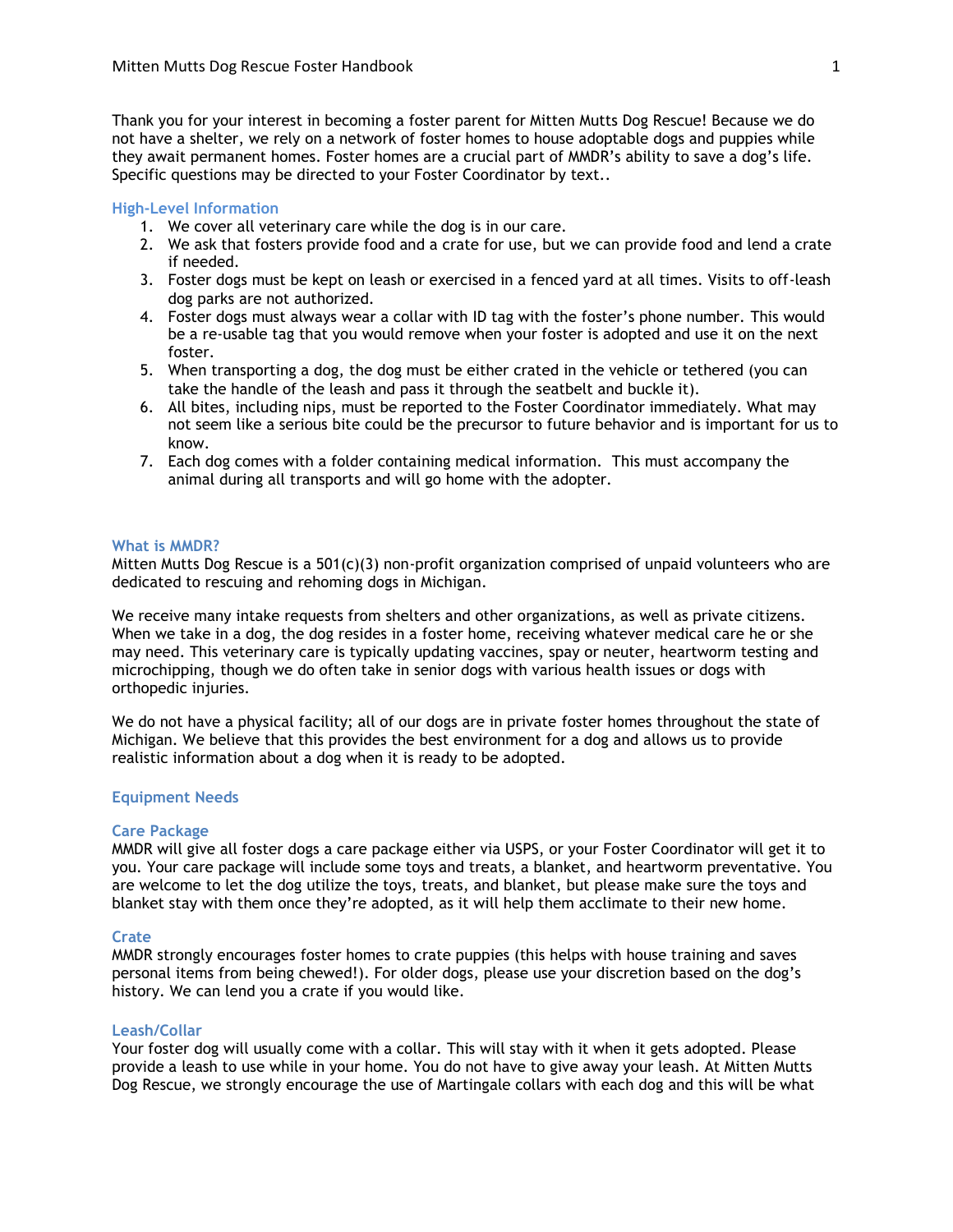you receive. A martingale is designed to ensure that a dog cannot stop short and back out of it, which is possible with traditional collars.

Please ensure your dog is leashed at all times outside unless in a fenced area. If you have a fence at your home, we encourage you to keep the dog leashed even inside the fenced area for the first few days to ensure the dog is comfortable and not interested/able to jump the fence. A 30-foot training lead is often useful.

#### **Bowls**

MMDR expects fosters to provide a food and water dish to their foster dog. If you have other pets in the home, it is a good idea to provide separate water dishes, as some parasites can be transferred via water.

## **How long will a foster dog be in my home?**

MMDR requires a mandatory 2-3 week quarantine period for dogs coming as strays or from shelters. This quarantine period does not necessarily mean that the dogs must be kept confined and separate from other animals or people; it simply means that we need some time to get to know the dog and ensure that s/he does not become ill. Often times, by the time the quarantine period is over, we have already posted the dog for adoption and are accepting applications. Please note that there could be times where the foster dog is in your home for an extended period of time, allowing you to become even better acquainted!

## **Finding Your Foster a Forever Home**

We request that all fosters text us pictures of your foster that we can put on Petfinder and Facebook. Please text pictures to the Social Media Coordinator (contact information on the last page). Additionally, please provide us with a description of your foster, information about their personality traits, and what type of home you believe would be best for the pet. Remember, this is what potential adopters will be reading so make sure you highlight all of the wonderful characteristics of your animal! We need this information within 7 days. We ask that you accommodate visits with potential adopters and give us feedback. You know your foster pet best and we value your input! We do need to know that if we try and contact you that we will hear back from you within 24 hours. We may need to check up periodically on the foster's health, ensure they get vaccine boosters when due, and be able to schedule meetings with prospective adopters.

#### **Where do I pick up my foster dog?**

Since our dogs come from many places, you could be asked to pick up your foster dog from another foster home, from a shelter or in extreme cases, possibly from the previous owner directly. We do have fosters throughout the area, so we often can assist in transporting.

# **What do I bring to pick up my foster dog?**

We strongly suggest bringing a crate (or a second pair of hands) for your foster dog to transport them in the car to your home. You'll receive the dog's paperwork folder that should stay with the dog wherever they go. DO NOT bring your resident dog(s) to pick up your foster dog as it is a very stressful and chaotic time to introduce them. It is a good idea to bring a leash and a collar, just in case, but as mentioned previously, we will provide you with a collar.

#### **Bringing your foster dog home**

Here's a great article on how to allow your foster to decompress: [http://www.reboundhounds.org/the](http://www.reboundhounds.org/the-first-two-weeks.html)[first-two-weeks.html](http://www.reboundhounds.org/the-first-two-weeks.html)

Once your new companion is home it may take him or her a few days to settle in and adjust, and for you to see their true personality shine through. It is possible your dog has never seen stairs before, or not had a lot of experience in a loving home. Keep this in mind as you introduce your dog or puppy to new people and new things. Sometimes new things can be scary for them. We suggest that you let your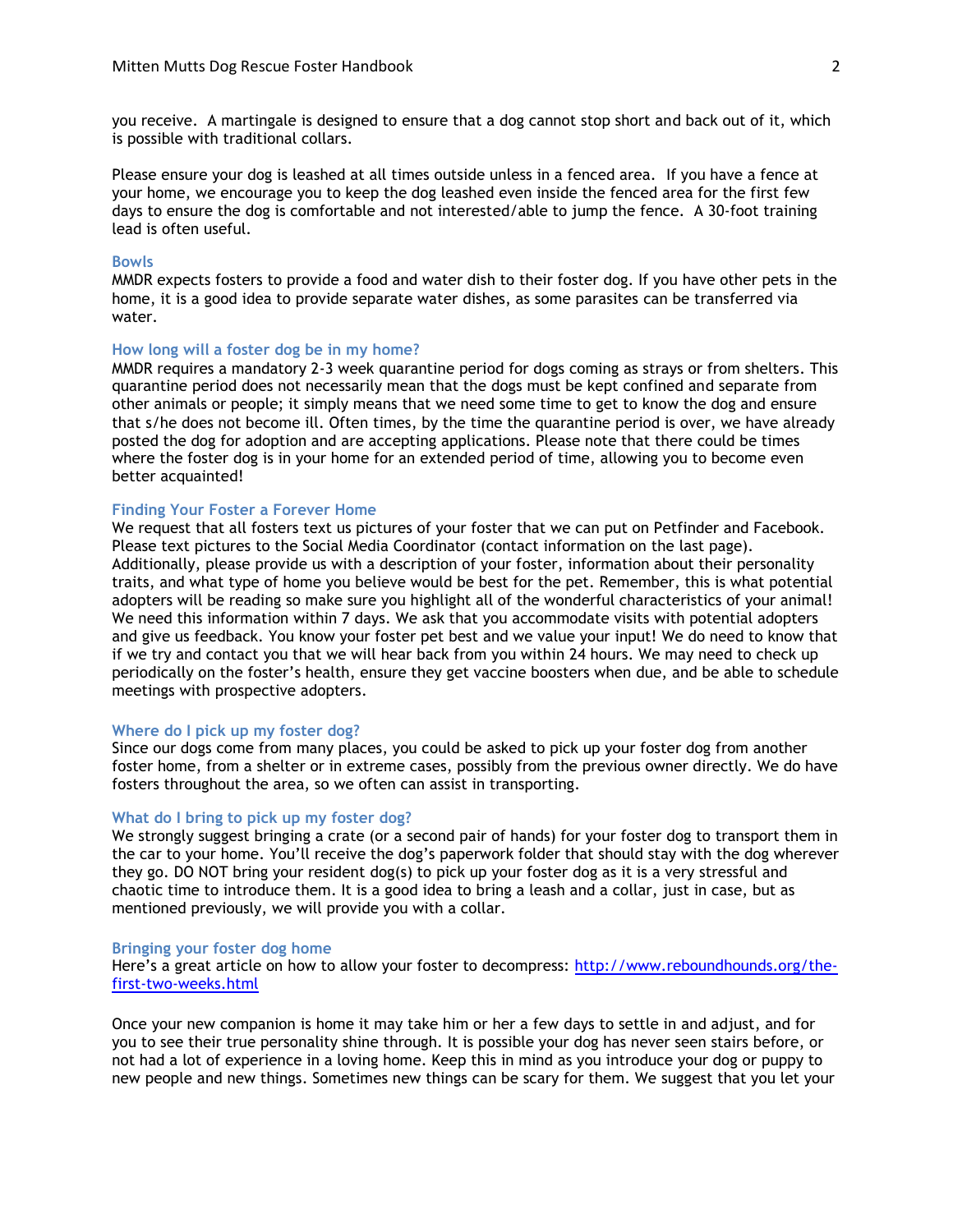dog take the first week with you to adjust and get to know your family. Try not to overwhelm them with a lot of new people and new situations in the first few days.

Please keep in mind that these animals could be coming from shelters where conditions are tough. We recommend giving your foster a bath when you arrive home. Or, if you prefer, you may take the animal to a groomer to be bathed however we are not able to reimburse for this.

Medications will be provided, if required. It is imperative that you give your animal all medications as directed. If you have any questions relating to the medication you are required to give the animal, let us know immediately.

# **What kind of food should I feed my foster dog?**

Depending on where the dog/puppy is coming from, we may or may not be given a portion of the food s/he is currently eating. Sometimes we don't even know what kind of food they were eating. If you are able to incur the cost of providing food for your foster, we thank you! If you require MMDR to provide food for you foster, that's fine too! If you plan on changing to a different food, it is important to mix the old food in with the new food, and switch over slowly to avoid stomach upset. Start by mixing 3/4 old food with 1/4 new food, then 1/2 old food 1/2 new food, then 1/4 old food, 3/4 new food until you are switched over to the new food completely. Adults should eat adult food and puppies should eat puppy food.

#### **What about medical care for my foster dog?**

At the time of intake, we have a checklist with important information regarding the dog and the basic veterinary care that s/he will need, including microchip, vaccines, spay/neuter, fecal testing, etc. Please pay special attention to the future dates that your foster will need additional veterinary care. We recommend adding those dates to your calendar and/or your phone's calendar so you don't miss them. If there are any concerns, please alert your Foster Coordinator immediately.

We do our best to treat for contagious disease in these animals upon arrival, but on the rare occasion they are carrying an illness that could be spread to you or a resident pet. Your pet(s) should be current on vaccinations, as your veterinarian recommends, and treated with flea/tick preventative and heartworm preventative on a monthly basis to help prevent the transmission of common skin parasites. If your pet(s) should show signs of disease, please contact your regular veterinarian as soon as possible.

Between the poor quality food they have been eating in the shelter and the medications they are on, their stool may be loose. This is common. A spoonful of canned pure pumpkin with meal for a few days, along with good food, should improve their stool. Please make sure to pick up all stool, especially while your foster pup is on medication.

The number one health concern we have with puppies is parvovirus. This is not a risk to fully vaccinated dogs or people, but it is a serious concern if the puppy gets sick. We have seen adult dogs develop parvo, so it is not only something that puppies can develop although it is fairly rare in adults. It can be fatal and catching it right away is extremely important. Signs of parvo are lethargy, not wanting to eat, diarrhea, or vomiting. We need to be notified immediately if your foster displays any of these symptoms. Giving them Karo syrup or pancake syrup can help get their sugar level up until we can get them to the vet.

It is absolutely imperative that you give your foster animal all medications provided as directed for the entire time directed. All medications are provided in consultation with our veterinarians who examine the pet. If you are uncomfortable and unwilling to give any of the medication, you must return the pet immediately. MMDR will pay for any necessary vet care while the animal is in foster care, but all veterinary visits must be approved by your Foster Coordinator prior to the visit. Please email us at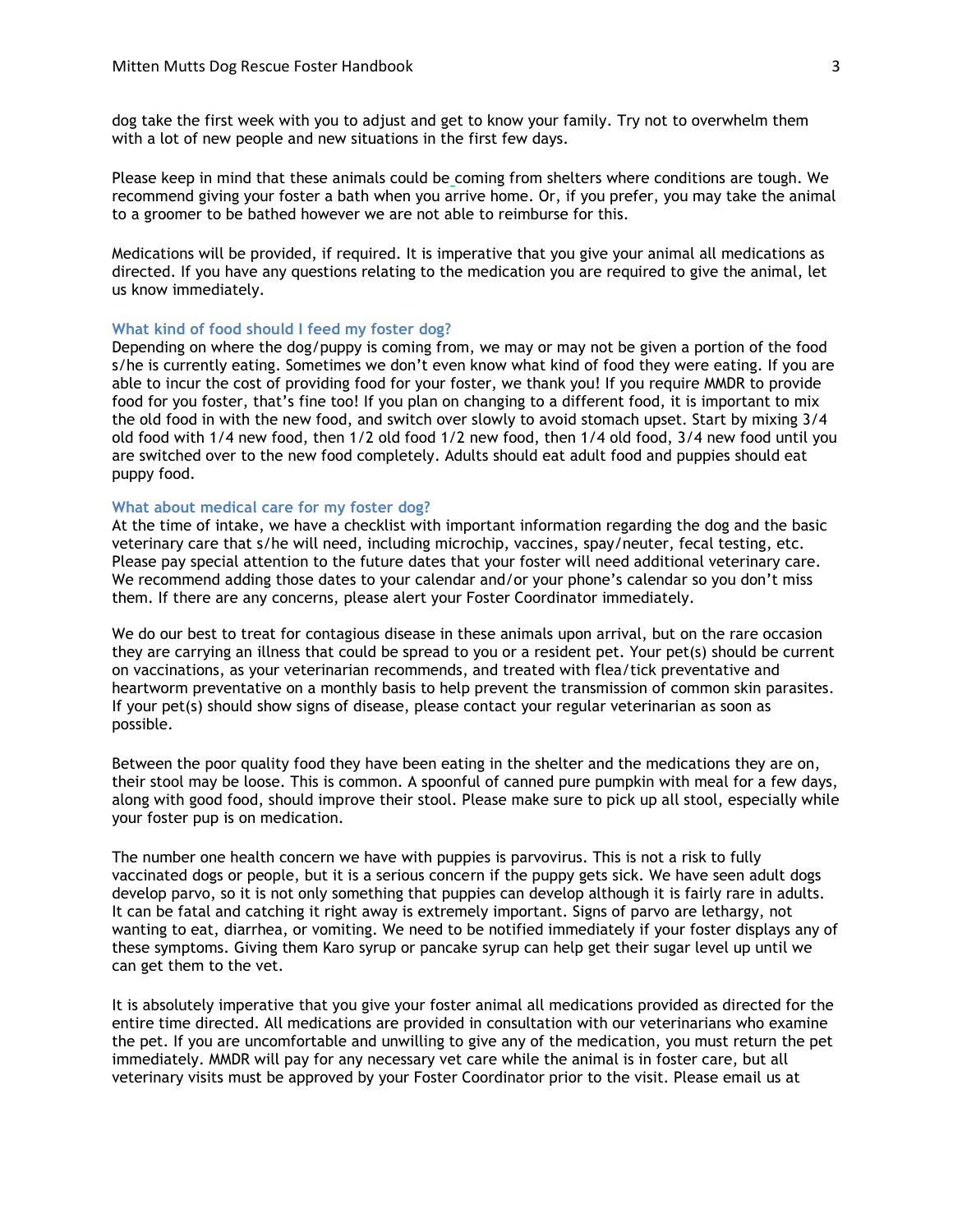mittenmuttsdogrescue@gmail.com or contact your Foster Coordinator with any medical concerns.

### **Do you provide heartworm preventative and flea/tick preventative?**

Yes. We count on you to let us know when your foster is due for their monthly preventatives. Please contact your Foster Coordinator to let us know your foster is due and we'll get it to you. Be sure to note on their medical paperwork dates that heartworm and flea prevention is given

#### **Which vaccines are required for my foster dog?**

We are now following the AAHA recommended vaccine protocol. The rabies vaccine must be given by a veterinarian, but the other vaccines are given by the rescue as needed. Fosters will need to coordinate with their Foster Coordinator to get their foster vaccinated.

#### **What if there is a veterinary emergency with my foster dog?**

The first step is to notify your Foster Coordinator by text and phone call immediately. If you are unable to get a response within a couple of minutes, please text and call the board members (info at the bottom of this document). We recommend adding everyone to your phone as contacts so you are prepared should something ever be needed in an emergency situation.

#### **Are foster dogs ever euthanized?**

Some dogs are in foster care because they're seriously ill or injured. If, after medical attention and veterinary consult, the dog is found to be too old or too weak to heal and is suffering, then the rescue's board will decide if it is best to humanely euthanize him or her. Fortunately, most dogs in foster care heal beautifully. On rare occasions, a dog in foster care may start to exhibit potentially dangerous behavior that was unknown or suppressed when the dog was at the shelter. MMDR may determine that this dog is too dangerous and will humanely euthanize the animal or seek an alternative facility for its care. Your safety is our #1 priority. You must always inform MMDR if your foster dog exhibits any aggressive behavior.

## **How do I introduce my foster dog to my resident dogs/cats?**

It is always best to introduce dogs on neutral territory. Try to keep leashes loose and let the dogs approach each other from the side, rather than putting them face to face. This is a more natural way for them to greet, and how they will choose to greet on their own if off-leash. Watch for any stiffening of their bodies; stiff body means that the dog is uncomfortable, best to calmly walk away and give them some space. Loose, wiggly body posture is good and should be encouraged.

Here is a great article on how to introduce dogs: [https://thegooddoglifeblog.com/2012/03/22/how-to](https://thegooddoglifeblog.com/2012/03/22/how-to-introduce-new-dogs-to-your-pack-pt-1-the-walk/)[introduce-new-dogs-to-your-pack-pt-1-the-walk/](https://thegooddoglifeblog.com/2012/03/22/how-to-introduce-new-dogs-to-your-pack-pt-1-the-walk/)

It is a good idea to feed the new dog in a crate or in a separate room to avoid any issues over food. The same goes for bones and other high-value items, such as treats and toys, it is best to give them to the dogs in separate spaces.

To prepare your cat for your foster dog's arrival, you should designate a safe space for them. Putting up a baby gate that the cat can get over or under but the dog can't, is a good way to make sure your cat has a safe place to retreat to. When letting them meet for the first time, it is a good idea to have the dog on a leash. Don't force the cat to make contact if it doesn't want to, and make sure that it has an easy out, and doesn't end up cornered. Cats respond differently to meeting a dog, some are friendly, some run away, and some may go after the dog if they feel threatened. Because of this, and because of the sharpness of the cat's claws, it may be a good idea to trim your cat's nails prior to the arrival of your foster dog.

### **What if my dog and the foster dog don't get along?**

Although we strive to match our foster dogs with an appropriate foster home, there are occasions when dogs – just like people – don't get along. Please keep in mind that our dogs have often just been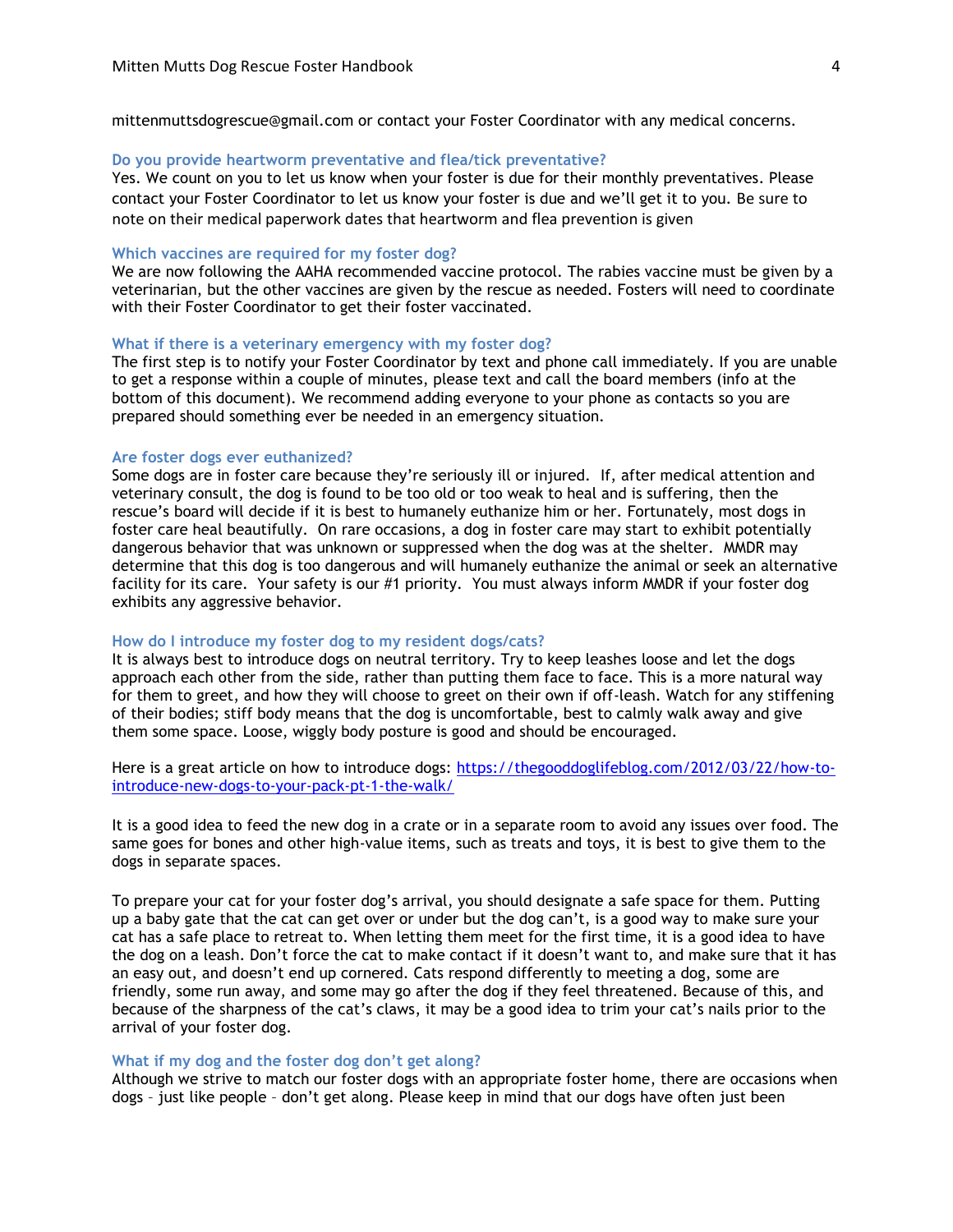removed from the home they grew up in or from a stressful shelter, so it may take a few days for them to get comfortable and for their true personality to shine through. If after a few days you feel the placement is not going to work, please contact your Foster Coordinator and let them know that the placement is not working. Because foster homes are limited and are not always readily available, it may be a day or two before the dog can be moved, or the dog may have to go back to the shelter it came from.

#### **What do I do with my foster dog if I am going on vacation?**

Please notify us as soon as possible if you have a vacation planned. We can try to locate an alternate foster for you, or arrange for the dog to board at one of our approved boarding facilities.

#### **What if someone I know wants to adopt my foster?**

All potential adopters must fill out an application and go through the adoption process. Please have the interested party fill out an Adoption Application. You can also inquire as to whether or not your foster has a previous application pending.

# **What if I want to adopt my foster dog?**

Please let us know IMMEDIATELY if you are considering adopting your foster! Once we have started working on applications for your foster dog, it will be very difficult to stop the adoption. If your foster is available, we will give you instructions on how to pay the adoption fee and submit the adoption contract.

#### **What's the actual adoption process? What's my role?**

Here are the steps involved in Adoption:

1) **Potential Adopter:** Submits an application for adoption on our website.

2) **Foster Coordinator:** Reviews application and contact references.

3) **Foster Coordinator:** Emails application to **Foster** to review; request home visit to be completed.

4) **Foster Coordinator or Foster:** Contacts potential adopter to schedule meet&greet, home visit

(sometimes), potential adoption date and communicates planned adoption date to **Foster/Coordinator.** 5) **Foster Coordinator:** Emails a copy of the contract to the **Potential Adopter** to review prior to

adoption and also emails the contract, and any other documents to **Foster.**

8) **Foster:** At the time of adoption, go through the folder's contents with the adopter. Have the adopter sign the remainder of the contract, sign as the MMDR volunteer. Have the adopter submit the adoption fee via PayPal to [mittenmuttsdogrescue@gmail.com.](mailto:mittenmuttsdogrescue@gmail.com) Suggest they use the Friends & Family feature on PayPal so we don't have to pay fees. Take adoption photos!

9) **Foster:** Get the original copy of the contract to the Foster Coordinator (or scan and email a copy to [mitenmuttsdogrescue@gmail.com\)](mailto:mitenmuttsdogrescue@gmail.com) and send photos to the Social Media Coordinator.

11) **Foster Coordinator:** Upon receiving word from the adopter that they want to finalize the adoption, sign the contract and email to them. Attach the signed copy in Petstablished.

# **Adoption fees**

\$250: 6 months and younger \$200: 7 months-6 years \$150: 7 years + \*Very rarely we will waive the adoption fee if the dog is sick, has behavioral issues, etc. \*Always check with your Foster Coordinator before quoting an adoption fee to a potential adopter.

#### **Do I need to train my foster dog while s/he is in my home?**

This is a broad statement, but we need to make our fosters as adoptable as possible while they are with us. This may mean brushing up on "sit," "down," learning not to jump on guests or walking on a loose leash. We realize that these are not overnight processes, but a dog that is beginning to learn basic obedience is a lot more impressive than a dog who acts like they have never heard the word "sit" in their life. If you have specific training questions, please don't hesitate to ask.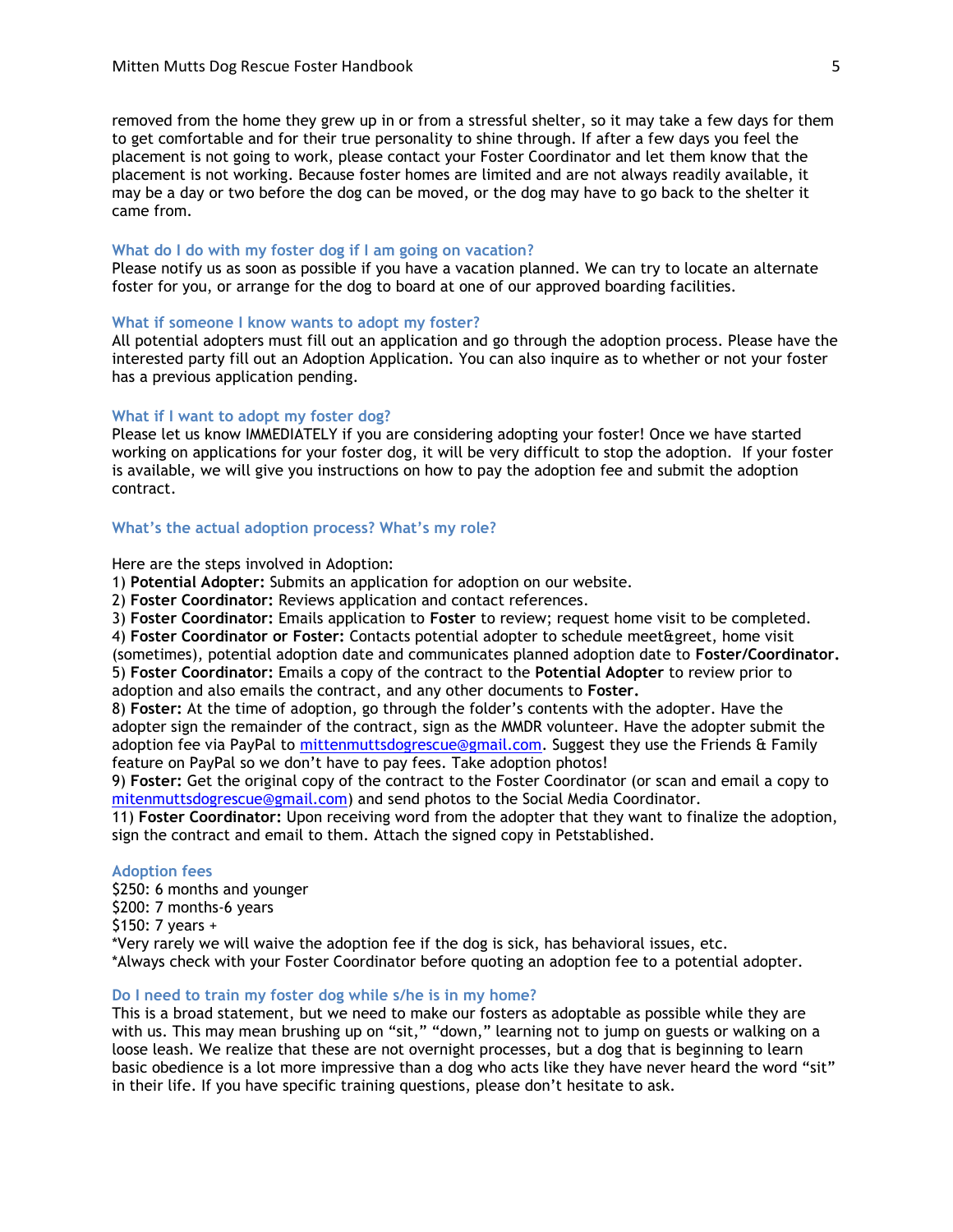## **Recommendations and References for Basic Training Issues**

# **Crate Training**

In today's day and age, most adopters work part or full-time and like to be able to safely leave their dogs crated while they are away. It's not always easy and usually the first few times in the crate, a new dog will hoot and holler. Just like a baby learning to self-soothe and cry it out, you have to ignore the noise and reward them by letting them out once they are quiet for at least a few seconds.

Here's a helpful link on associating the crate with good things: <https://www.twincitiespetrescue.org/blog/introductory-crate-training-games-dogs/>

# **House Training**

Today's preferred method of house training is crate training. A crate used for house training should be just large enough for the dog to stand up, turn around and lie down in. Dogs typically won't soil in the same area that they sleep. Training pads and papers are not recommended as this sends a mixed signal - it's okay to go to the bathroom in the house "sometimes". It is best to send a clear message.

Keep a close eye on your dog/puppy in the house, if they start sniffing around looking for a place to void, take them outside. When they do go to the bathroom outside praise them excitedly and feed them a treat. If they have an accident in the house, whoops! There is not much you can do about it after the fact. But, if you catch them in the act, you can make a loud noise to disrupt them and promptly bring him/her outside. Praise them as described above if they finish what they started inside, outside.

The umbilical method - this is a handy way to make sure your dog doesn't go out of sight to go the bathroom in the house when you are not paying attention. Use their leash to attach them to your belt loop or keep them attached to your chair.

Belly bands- belly bands are used with male dogs to prevent "marking," or urinating in the house to claim their territory. Many foster homes use these as a precautionary tool, but many times they are not necessary. Your Foster Coordinator will have some available for you if you wish to use.

#### **Puppy Biting and Chewing**

Teething puppies will be nippy, and they will chew on various objects. Puppies play and wrestle with their mouths. While this is normal behavior, those sharp puppy teeth can be painful!

There are several ways to deal with puppy biting. One is to make a yelping noise if they nibble too hard. This is how puppies signal to each other that a bite is too rough, and most puppies respond quite well, and will remove their mouths when they hear it.

You can try holding still. A moving target is more fun than one that doesn't respond. While this can be difficult to do, it is effective. If standing still is not an option, remove yourself from the room the puppy is in. They will learn that rough play makes their person disappear. This is a way of using negative reinforcement to change the behavior.

An alternative is to remove the puppy. Just as young children sometimes get over tired and act up, puppies do as well, and sometimes guiding them quietly to their crates for a time out and a nap is the best course of action.

Other options are redirecting the play, instead of wrestling, get a ball and play fetch, or give the dog an appropriate chew toy such as a frozen Kong or bully stick.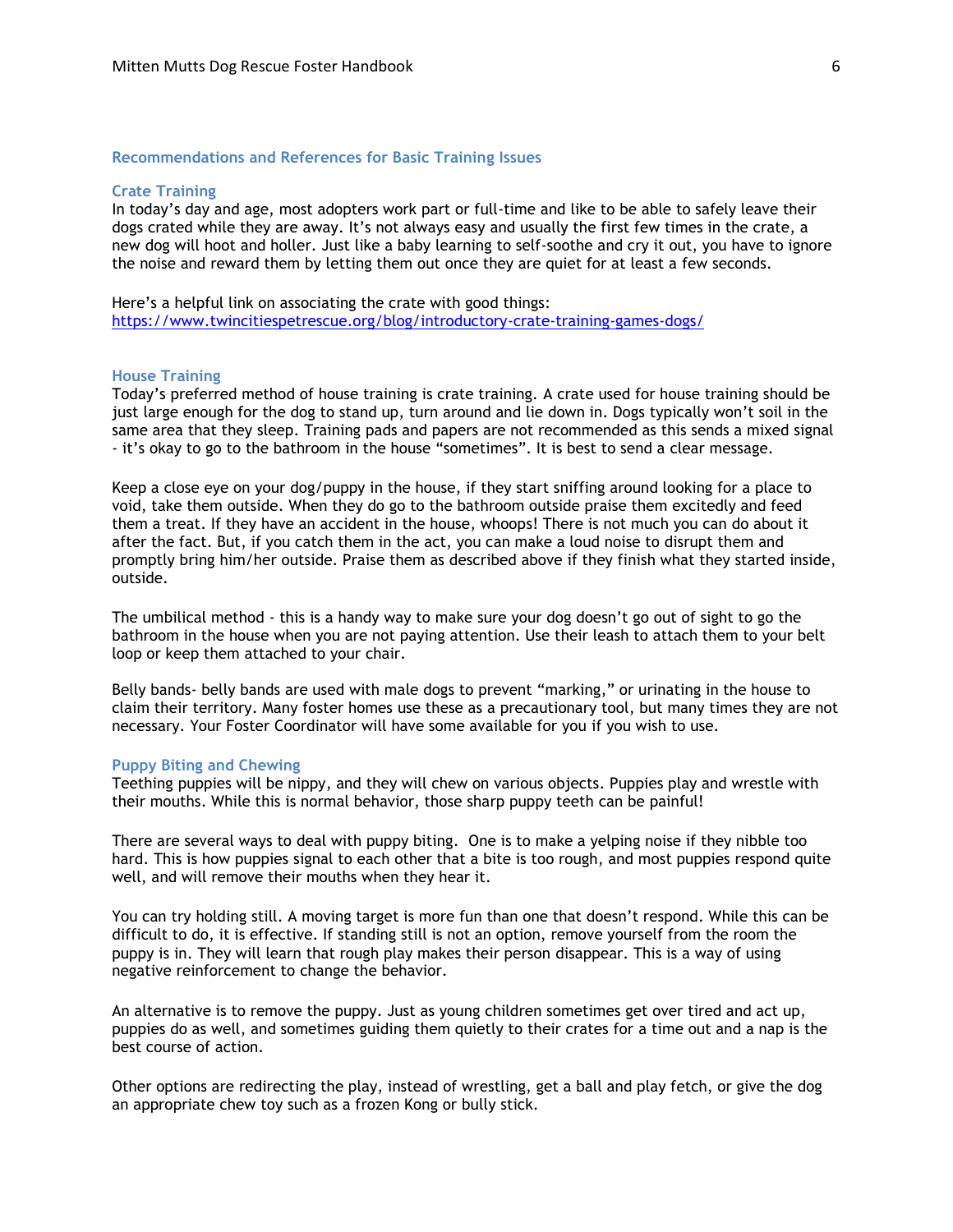## **Socialization and Handling**

Puppies have a window of socialization where they are most open to being exposed to new experiences, people, and objects. This window of socialization is generally from 8 weeks to 16 weeks of age. It is important to take advantage of this window to help your dog become a well-adjusted adult, fostering as many positive experiences during this sensitive period as possible. Please make sure your foster dog has seen the veterinarian and received all age-appropriate shots before allowing them to meet unfamiliar dogs.

Try to think of as many things as you can that your foster dog may be exposed to over his/her lifetime, some examples are: stairs, umbrellas, winter coats, hats, gloves, men with beards, hooded sweatshirts, people of different ages and races, crutches, wheel chairs, walkers... The more exposure the better but, always have high value food rewards on hand to help your dog associate these new and potentially frightening things & experiences with something positive. Additionally, it is a good idea to introduce your foster dog or puppy to other dogs, both big and small, as well as cats and any other animals they might encounter in their new life.

If your puppy seems nervous, don't push him/her to get too close to what they are afraid of, instead, let them approach on their own terms. Encourage them and feed them as they make positive progress. You are your foster dog's advocate and guardian, stick up for them if you need to, they aren't always understood when they try to use their body language to express their feelings.

Also take this time to get your dog used to all different kinds of handling - make it fun! Feed them while you touch their paws, press on their toes (as would be done during a nail trim), look in their mouths, play with their ears, etc. This will make vet visits, and giving medications if needed in the future, less scary and more routine.

It may be that you end up with a foster puppy who is in their crucial socialization window, or, you may be fostering an older dog who may not have had the best socialization when younger. Please let us know if you experience any behavioral issues with your foster.

#### **Additional Info for Fosters**

We recognize that this is A LOT of information to take in. We like to prepare all fosters for every situation, just in case, but usually everything works out just fine! Please do not hesitate to contact your Foster Coordinator about anything, and remember to send all the pictures you can handle to the Social Media Coordinator.  $\Box$  Fostering is sometimes very tough, but saving a dog from a bad environment and handing them off to a loving home is extremely rewarding. Our hearts break a little every time, so theirs don't have to.

THANK YOU FOR OPENING YOUR HEART AND HOME TO FOSTER A MITTEN MUTT!